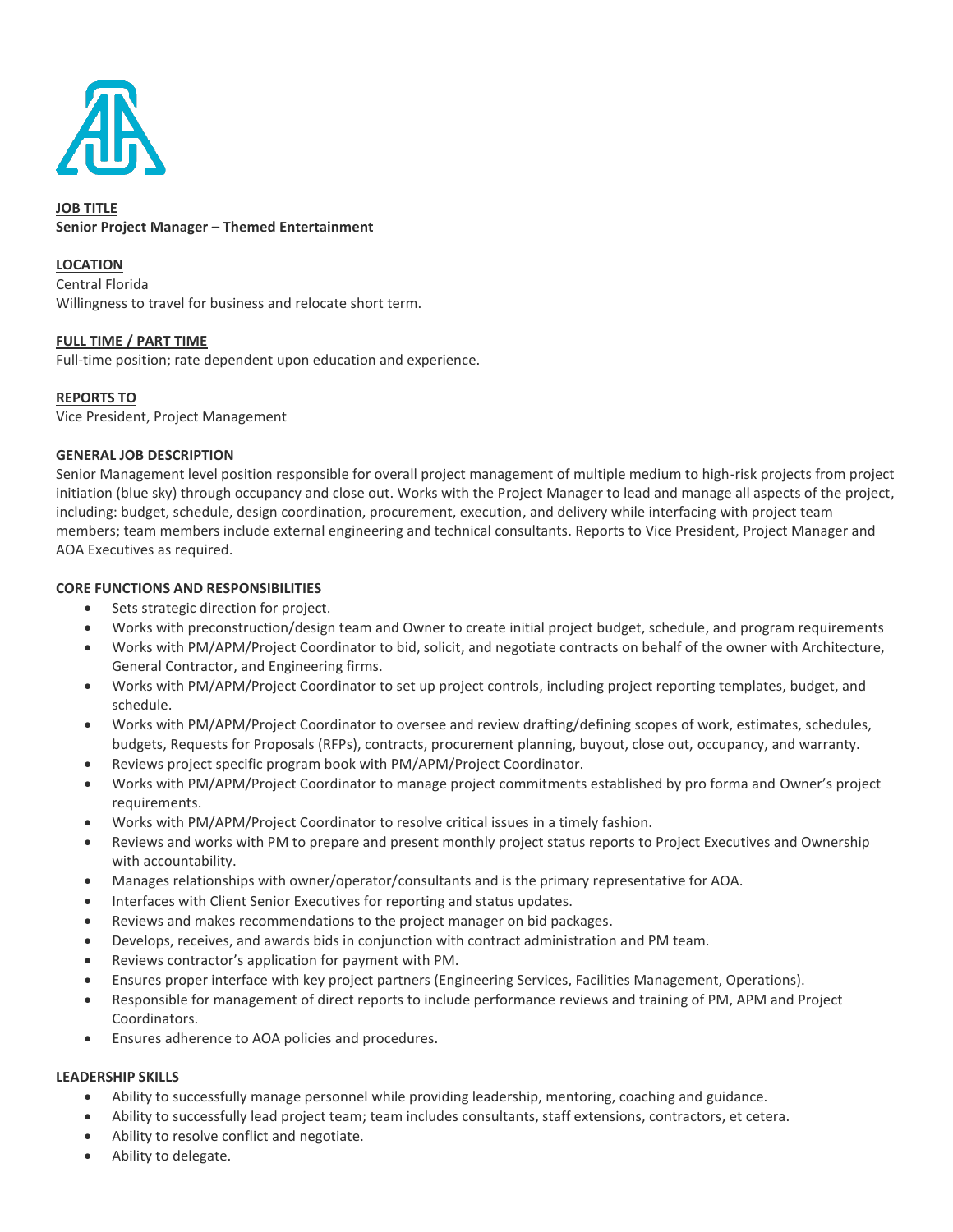• Ability to successfully manage external engineering and technical components of the project.

### **DESIRED QUALIFICATIONS**

- Minimum 10+ years of experience in project management and/or concurrent field related construction experience.
- Bachelor's Degree or higher level in Construction Management, Engineering, Architecture, or related technical/ business field.
- Project Management Professional (PMP) preferred
- Proven experience managing Themed Entertainment Ride + Show projects and as an overall Project Manager.
- Proven experience managing the project development process and documentation (shop drawings, document control, punch lists).
- Experience in developing the program book and managing commitments established by pro-forma.
- Familiarity with Project Owner funding scenarios, including coordinating requests for Capital Authorization, Cash Flow analysis, and projections.
- Demonstrated success in business development, client service, and project delivery
- Must possess excellent analytical, technical, and communication skills
- Experience with and proven understanding of scheduling, estimating, budgeting, and quality controls.
- Ability to manage through complex conflicts to resolution
- Experience with hiring outside vendors and professional contractors.
- Experience in the contract administration process including: Request for Proposal (RFP) drafting, contact drafting and negotiations, generating scopes of work, solicitation and buyout of General Contractors, Architectural firms, specialty vendors and subcontractors including an understanding of professional fees.
- Experience working with multiple project delivery methods such as design-build, Cost Plus, Lump sum, design-bid-build, etc.
- Strong MEP Skills.
- Proficient in Microsoft Office Suite including Microsoft Project, document management systems, and document editing with Blue Beam or Acrobat Professional.
- Experience using software such as (P-6, MS Project, Excel, Word, CADD).
- Ability to understand the needs of the client.
- Ability to manage relationships between the owner/operator.
- Ability to comfortably and effectively communicate both verbally in presentation and conversation; similar ability to communicate via written word to project team, vendors, consultants, and AOA partners.
- Ability to give direction, adapt to change, establish relationships, work in a team environment, and produce results.
- Ability to travel; travel is required.

#### **AOA COMPANY INFORMATION**

#### **Why you should work for AOA**

At AOA we take our work seriously, which is why we really like to have fun with our team members and live up to being one of the Best Places to Work in Orlando. We are committed to monthly Team Celebrations (such as happy hours, lunches, cookouts), admission to special industry sponsored events, an AOA Holiday Party in December, AOA Kids Camp at the office, team entries fees for local race events, reimbursement for athletic wear and classes, and AOA swag for our employees. We also offer commuter benefits, paid time off (vacation, sick leave, bereavement, and jury duty), health care and long-term disability benefits, 401K retirement benefits, paid maternity leave, cell phone allowance, and a continuing education reimbursement.

## **AOA Vision**

To *dream*, *create*, and *build* global experiences of a lifetime.

## **AOA Mission**

To create and build innovative and transformative experiences that astonish and exceed expectations.

#### **At AOA, it is our expectation that all employees embrace and uphold our Company Values:**

#### **Communication – Be open, authentic, approachable, timely, and purposeful in everything that we do.**

- Respect Respect should be given across the board.
- Transparency Transparency is key in the development of trust between parties and is essential in communicating with honesty.
- Professionalism Professionalism truly lies in the individual's sense of responsibility to client, team, and projects.